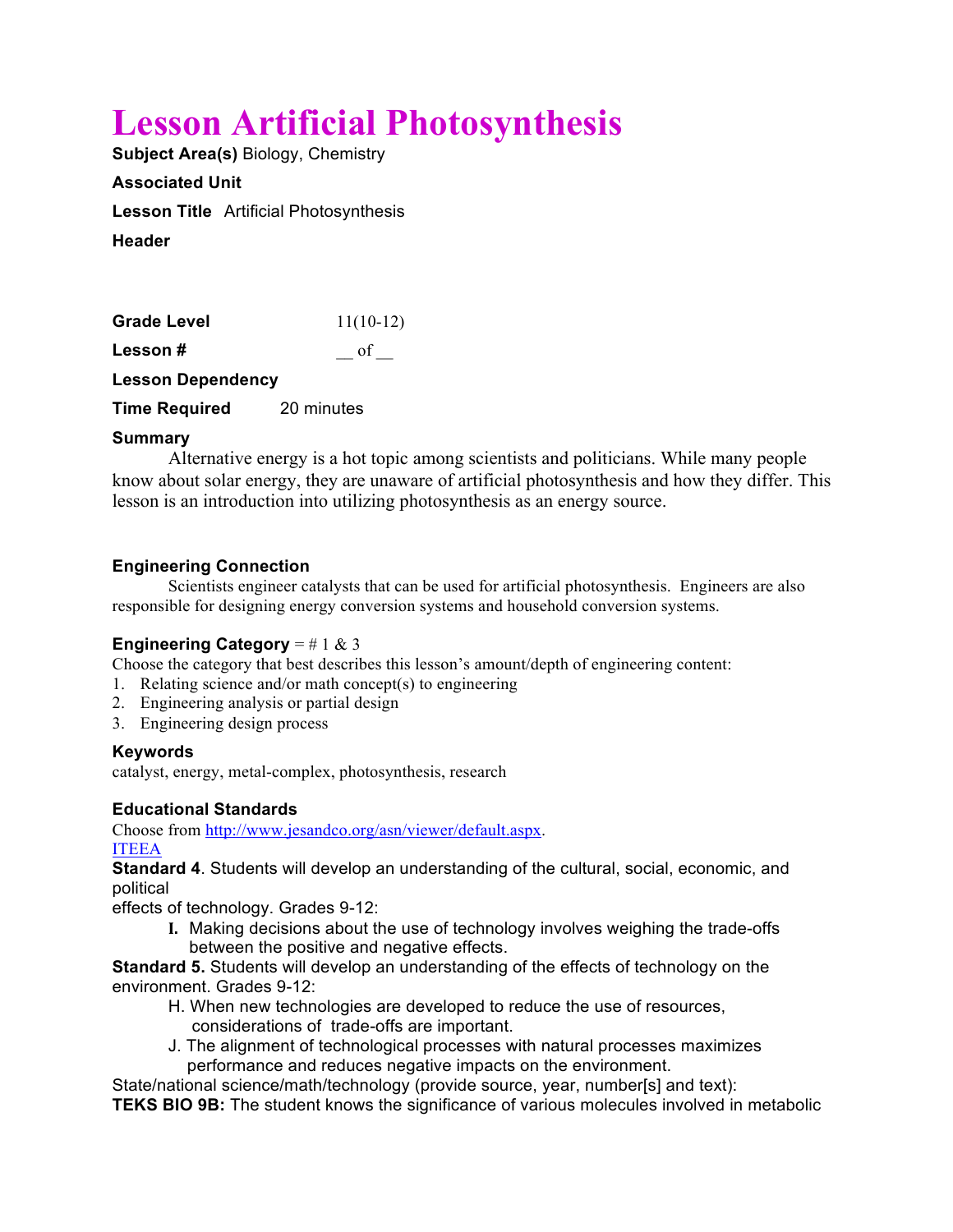processes and energy conversions that occur in living organisms. The student is expected to compare the reactants and products of photosynthesis and cellular respiration in terms of energy and matter;

## **Pre-Requisite Knowledge**

It is best if the students already understand photosynthesis and related pathways. A brief overview of photosynthesis is given however the students should already understand major concepts. It is also necessary that the students understand chemical energy and electrical energy. Students do not need to understand solar energy however it is helpful for comparison.

## **Learning Objectives**

After this lesson, students should be able to:

- **Explain artificial photosynthesis**
- **Explain the difference between solar chemistry and artificial photosynthesis**
- **Argue for or against total conversion to solar energy for the community**

## **Introduction / Motivation**

This lesson follows a power point presentation.

Last class we studied photosynthesis. Plants use the sun as a food source. We, humans, can't utilize this process as an energy source. Or can we? Everyone has seen solar cells on roof tops, the school zone warning light, toys, or on cell phone recharging devises. So what is solar power? [Pause for student's responses. Change slide] Solar power is the process of changing the energy of the sun into electrical energy. Does everyone remember their chemistry and physics and the different types of energy: electrical, chemical, mechanical, potential, and kinetic. So what is electrical energy? [Pause for student's responses. It is the flow of electrons through a system which we use as our main source of energy for lights, heating, everyday lives.] So how do we turn sun rays into air conditioning or power for our TVs? [Pause for student's responses.] We use photovoltaics, semiconductors to turn light into electrical energy, or concentrate solar light via mirrors to heat up a system. Photovoltaic systems are the most common and are seen everywhere. A concentrating solar power plant uses mirrors to redirect the sun's rays to a single point where it heats up a source converting solar into electrical energy. [Change slide.] So how exactly does solar power and photosynthesis differ? They both use the sun's energy as a fuel source. The biggest difference between the two is the type of output energy. Solar power creates electrical energy and photosynthesis creates chemical energy. Remember plants produce sugar which is used as a fuel source. [Change slide.] So what about artificial photosynthesis? If plants can do it, why can't we? Scientists are harvesting sunlight to split water molecules which provides a chemical energy source, hydrogen. The oxygen-hydrogen bond of water is a high energy bond meaning the breaking of the bond is endothermic. However the potential of hydrogen as a fuel source is greater than the energy needed to split water. Sugar is great for cookies but not for powering a car. So we must change the output of artificial photosynthesis to produce chemicals we can utilize in our cars and homes. Methanol and ethanol are carbon based molecules that we can use as a fuel source. [Change slide.] The main hurdle scientists are working on is powering the reaction. Remember splitting water is endothermic, it requires energy to proceed. One molecule of water requires more energy than a AA batter! So why do this? Why are scientists using artificial photosynthesis instead of other forms of alternative energy? [Pause for student's responses. Change slide.] The answer is catalysts. Scientists are using catalysts to reduce the energy of activation for the splitting of water. Just as plants use enzymes, we're using catalysts. These catalysts will aid in producing hydrogen and methanol.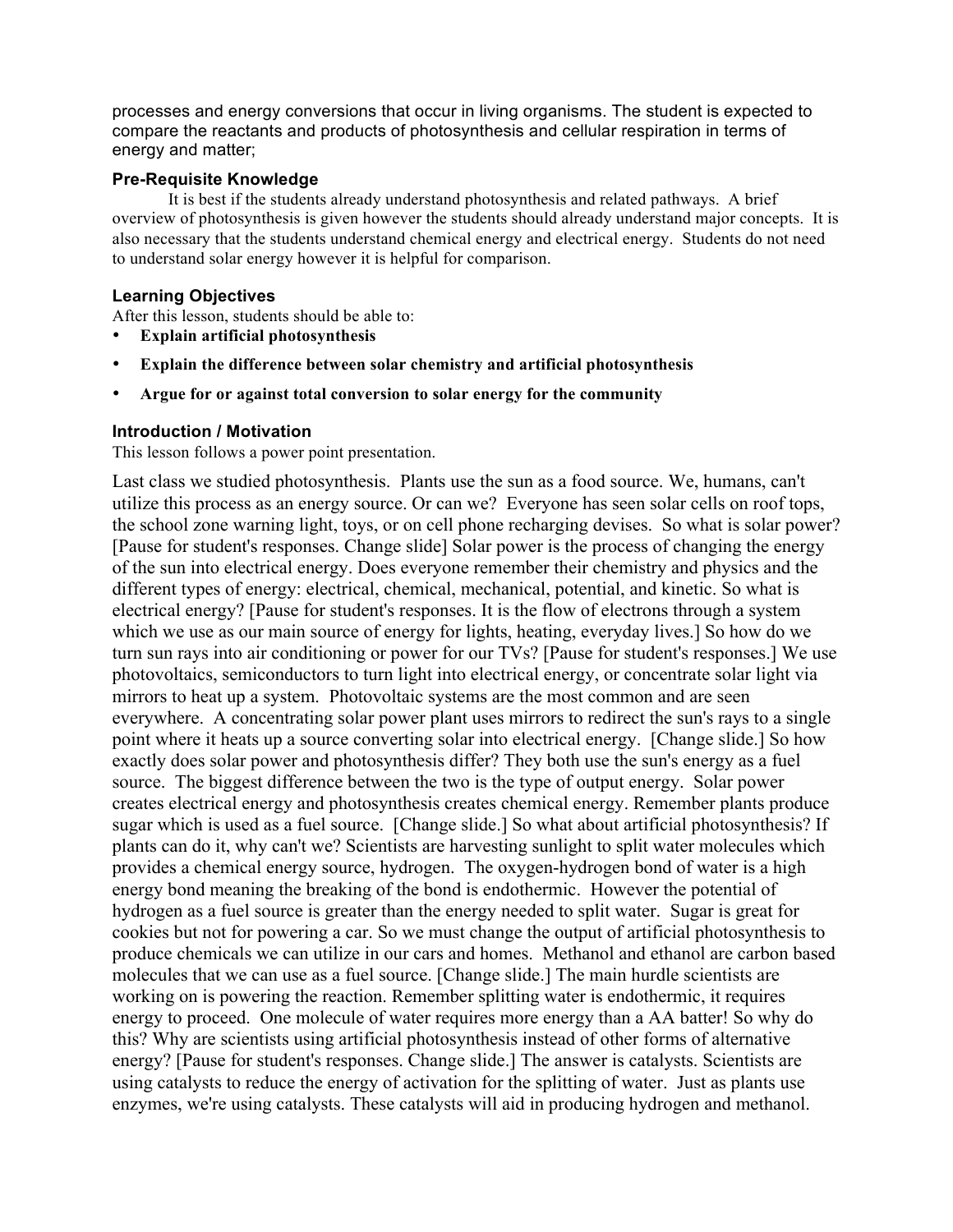The problems are solved! Or are they? [Change slide.] What happens when it's cloudy outside? Or at night? Here is a diagram, which is very possible. Solar panels and artificial photosynthesis panels would be on your roof or in a sunny spot away from trees. The sunlight would be stored as hydrogen and oxygen then recombined to power the daily needs of the household. Remember the true value is in the hydrogen. So, solar photovoltaics could power everything in the day time while artificial photosynthesis is creating energy for night time. We'd never run out of fuel, assuming it is sunny every day of the year. But what about the costs? Technology is only getting cheaper however it is currently a little expensive.

# **Lesson Background & Concepts for Teachers**

Articles for further information:

- Gust, Devens; Moore, Thomas A.; and Moore, Ana L. "Solar Fuels via Artificial Photosynthesis*.*" Chem. Res. Volume 42, No. 12, Pages 1890–1898, 2009. doi**:**  10.1021/ar900209b
- McConnell, Iain; Li, Gonghu; Brudvig, Gary W. "Energy Conversion in Natural and Artificial Photosynthesis." Chemistry & Biology. Volume 17, Issue 5, Pages 434-447, 28 May 2010. doi:10.1016/j.chembiol.2010.05.005
- Regalado, Antonio*.* "Reinventing the Leaf." Scientific American*.* Volume 303, No. 4, Pages 86 89, 2010.doi:10.1038/scientificamerican1010-86

# **Image**

# **Vocabulary / Definitions**

| Word        | Definition <sup>'</sup> |
|-------------|-------------------------|
| Endothermic | Requires heat/energy    |
|             |                         |

# **Associated Activities**

Lesson: Photosynthesis - Life's Primary Energy Source

Basic lesson on photosynthesis and how plants use sunlight to make sugar.

# TE Activity: Corn for Fuel?!

Students perform an experiment that studies the effect that a variable of their choice has on plant growth. They use the result to inform decisions about designing a biofuels refinery.

# Lesson: Renewable Energy

Introductory lesson on using solar, wind, and water as an energy source.

# TE Activity: Solar Power

Students learn how solar energy is used to heat buildings by investigating the thermal storage properties of some common materials: sand, salt, water and shredded paper. Students then evaluate the usefulness of each material as a thermal storage material to be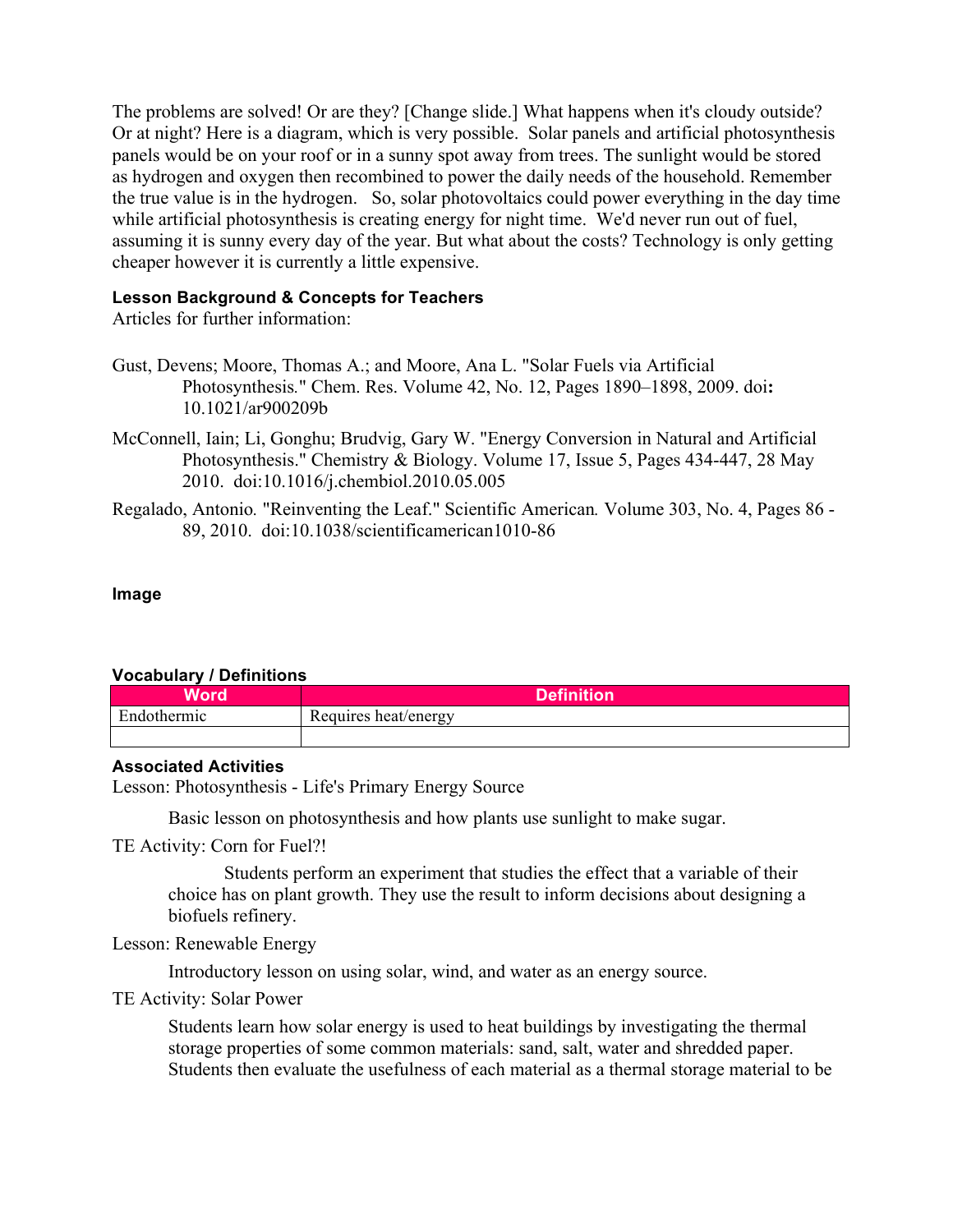used as the thermal mass in a passive solar building. This lesson plan helps students learn how the sun can be used for heating.

#### **Lesson Closure**

Comparing solar power to artificial photosynthesis, which is better? [ Pause for student's response.] Current technology is a little expensive, but you would buy into solar-fuel? [Pause for student's response.] If nature has figured out how to use the sun for energy, what other lessons can we learn from nature? [Pause for response.] What else can we engineer that resembles items nature has already figured out?

#### **Assessment**

**Pre-Lesson Assessment** *Ask the students what they know about solar energy and alternative energy.* **Post-Introduction Assessment**  *Be sure to include every student during the introduction. Let each student answer the questions asked during the introduction.* **Lesson Summary Assessment**  *Ask the students to think of an alternative fuel source other than solar, wind, and water.* 

# **Homework**

*None. This is an introduction lesson to artificial photosynthesis.* 

## **Lesson Extension Activities**

#### **Additional Multimedia Support**

#### **References**

Power point image references

http://inventorspot.com/articles/sun\_your\_engine\_or\_photosynthesis\_without\_plants

http://sohowww.nascom.nasa.gov/

http://gotpowered.com/2010/photosynthesis-as-an-energy-source-whether-natural-or-artificial/

Tom White, MIT. http://www.geoisla.com/2008/08/18/major-discovery-from-mit-primed-tounleash-solar-revolution/

http://gigaom.com/cleantech/dye-sensitized-solar-scores-morgan-stanley-backing/ http://trendsupdates.com/how-useful-would-nocera%E2%80%99s-artificial-photosynthesis-be/

#### **Attachments**

Artificial Photosynthesis (pptx) Artificial Photosynthesis (pdf)

#### **Other**